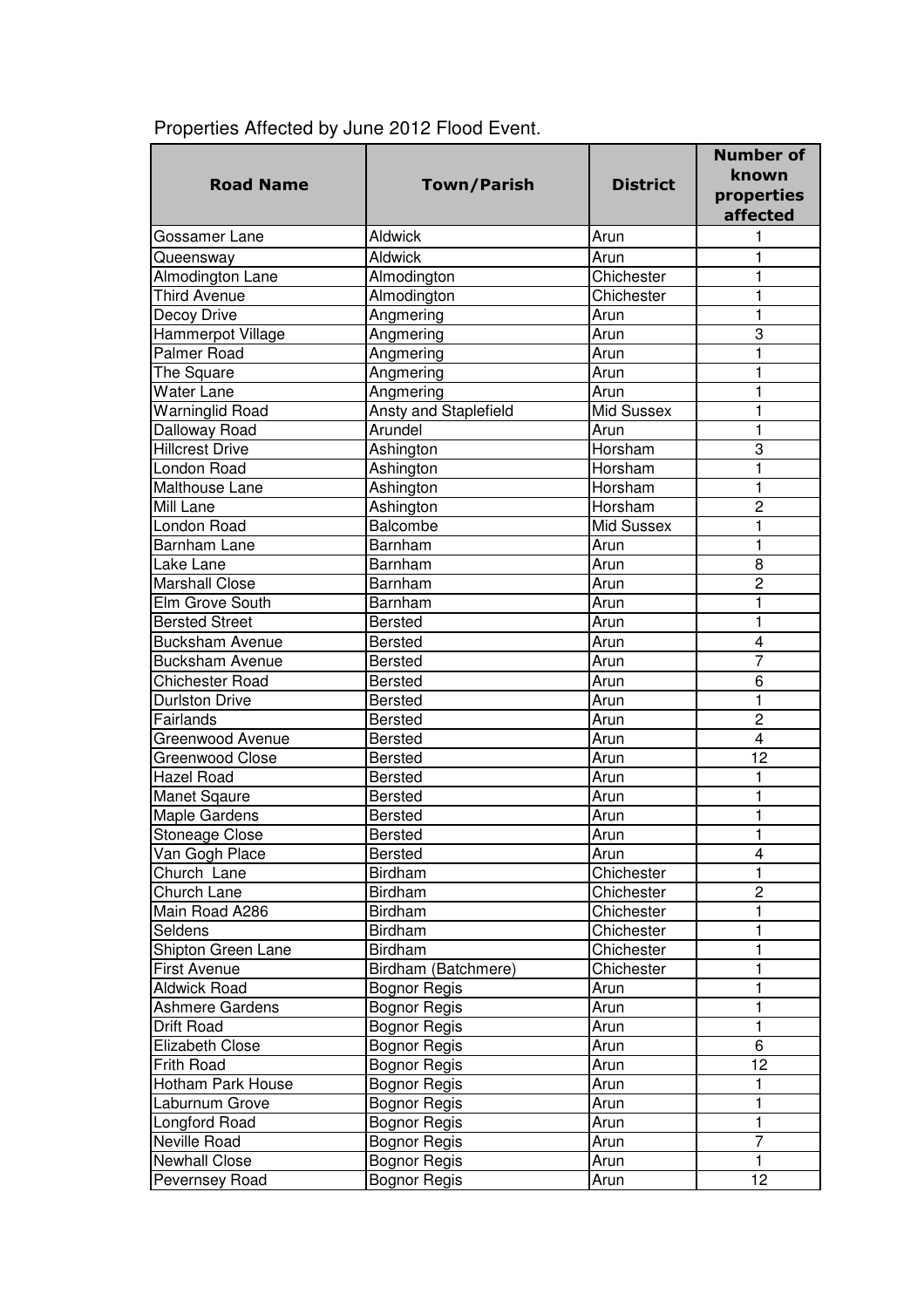| Shipney Lane                 | <b>Bognor Regis</b>   | Arun       | 1                       |
|------------------------------|-----------------------|------------|-------------------------|
| <b>Summerhill Drive</b>      | Bognor Regis          | Arun       | $\overline{c}$          |
| <b>Wordsworth Gardens</b>    | <b>Bognor Regis</b>   | Arun       | 1                       |
| Wineham Lane                 | Bolney                | Mid Sussex | 1                       |
| Bosham Lane                  | Bosham                | Chichester | 1                       |
| Delling Lane                 | Bosham                | Chichester | 1                       |
| Green Lane                   | Bosham                | Chichester | 1                       |
| Main Road                    | Bosham                | Chichester | 1                       |
| <b>Mariners Terrace</b>      | Bosham                | Chichester | 1                       |
| Montague Avenue              | Bosham                | Chichester | 3                       |
| Ratham Lane                  | Bosham                | Chichester | 1                       |
| <b>Stumps Lane</b>           | Bosham                | Chichester | 1                       |
| Taylors Lane                 | Bosham                | Chichester | 1                       |
| Walton Lane                  | Bosham                | Chichester | 1                       |
| White Swan                   | Bosham                | Chichester | 1                       |
|                              |                       |            | $\mathbf{1}$            |
| <b>Barton Way</b>            | <b>Bracklesham</b>    | Chichester | $\overline{c}$          |
| Beech Avenue                 | Bracklesham           | Chichester |                         |
| <b>Bracklesham Lane</b>      | Bracklesham           | Chichester | $\overline{\mathbf{4}}$ |
| <b>Bracklesham Lane</b>      | <b>Bracklesham</b>    | Chichester | 67                      |
| Elm Close                    | Bracklesham           | Chichester | 1                       |
| Farm Road                    | Bracklesham           | Chichester | 1                       |
| Garden Avenue                | Bracklesham           | Chichester | 3                       |
| <b>Charlton Road</b>         | Charlton              | Chichester | 1                       |
| Apuldram Lane North          | Chichester            | Chichester | 3                       |
| <b>Cavendish Street</b>      | Chichester            | Chichester | 5                       |
| <b>Cedar Drive</b>           | Chichester            | Chichester | 1                       |
| <b>Cedar Drive</b>           | Chichester            | Chichester | 1                       |
| Church Lane                  | Chichester            | Chichester | $\mathbf{1}$            |
| <b>Fishbourne Road East</b>  | Chichester            | Chichester | 1                       |
| <b>Hampsted Meadows</b>      | Chichester            | Chichester | 4                       |
| Salthill Road                | Chichester            | Chichester | 1                       |
| <b>St Pancras</b>            | Chichester            | Chichester | 1                       |
| <b>St Pauls Road</b>         | Chichester            | Chichester | $\overline{2}$          |
| <b>St Wilfrids Close</b>     | Chichester            | Chichester | $\overline{\mathbf{4}}$ |
| <b>Washington Street</b>     | Chichester            | Chichester | 1                       |
| Chidham Lane                 | Chidham               | Chichester | 6                       |
| Oldhouse Barn                | Cocking               | Chichester |                         |
| Albany Road                  | Crawley               | Crawley    | 1                       |
| Charlwood Road               | Crawley               | Crawley    | 1                       |
| Horsham Road                 | Crawley               | Crawley    | 1                       |
| Timberlands                  | Crawley               | Crawley    | 1                       |
| <b>Callon Close</b>          | Durrington            | Worthing   | 1                       |
| Almodington Lane             | Earnley               | Chichester | $\mathbf{1}$            |
| <b>Bookers Lane</b>          | Earnley               | Chichester | 21                      |
| <b>Clappers Lane</b>         | Earnley               | Chichester | $\overline{\mathbf{c}}$ |
| Sussex Beach Holiday village | Earnley               | Chichester | 1                       |
| Angmering Lane               | East Preston          | Arun       | $\overline{1}$          |
| Sea Lane                     | East Preston          | Arun       | 24                      |
| The Drive                    | East Preston          | Arun       | $\mathbf{1}$            |
| Solent Road                  | <b>East Wittering</b> | Chichester | 1                       |
| Alleyne Way                  | Elmer                 | Arun       | $\overline{7}$          |
| Ancton Way                   | Elmer                 | Arun       | 8                       |
|                              | Elmer                 | Arun       | 12                      |
| Arundel Way                  | Elmer                 | Arun       | $\mathbf{1}$            |
| <b>Central Drive</b>         |                       |            |                         |
| Elm Drive                    | Elmer                 | Arun       | 16                      |
| <b>Elmer Road</b>            | Elmer                 | Arun       | 9                       |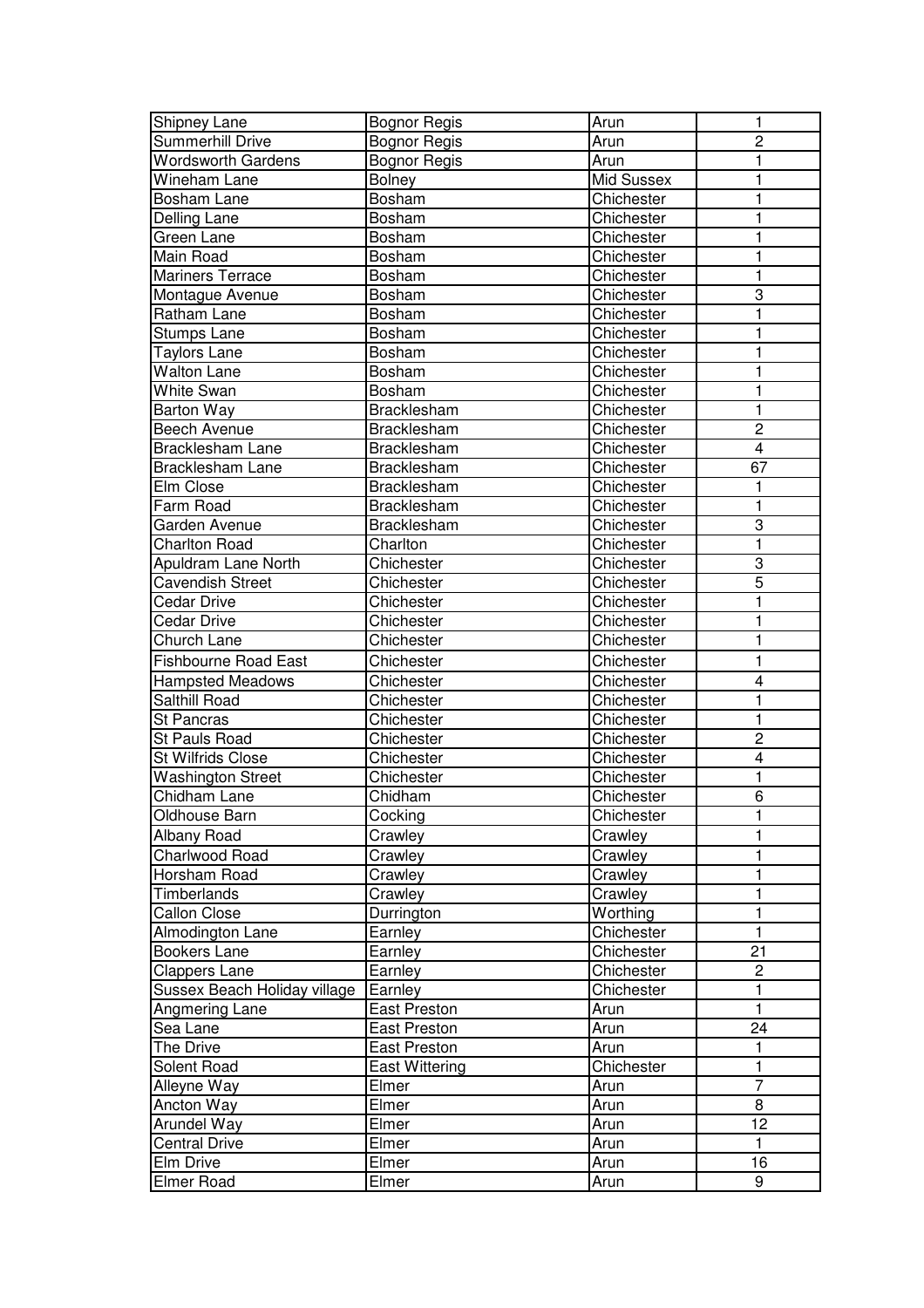| Sea Way                  | Elmer             | Arun       | 1                       |
|--------------------------|-------------------|------------|-------------------------|
| The Hard                 | Elmer             | Arun       | 14                      |
| The Layne                | Elmer             | Arun       | 15                      |
| <b>Willow Brook</b>      | Elmer             | Arun       | 3                       |
| <b>Manor Court</b>       | Elmer             | Arun       | $\boldsymbol{9}$        |
| <b>Broomcroft</b>        | Felpham           | Arun       | $\mathbf{1}$            |
| Davenport Road           | Felpham           | Arun       | $\overline{7}$          |
| Felpham Way              | Felpham           | Arun       | 12                      |
| Flansham Lane            | Felpham           | Arun       | 1                       |
| Limmer Lane              | Felpham           | Arun       | $\overline{\mathbf{4}}$ |
| Minton Road              | Felpham           | Arun       | $\overline{6}$          |
| Roundle Avenue           | Felpham           | Arun       | $\overline{2}$          |
| The Loop                 | Felpham           | Arun       | 1                       |
| Wedgwood Road            | Felpham           | Arun       | $\boldsymbol{9}$        |
| Foamcourt Waye           | Ferring           | Arun       | $\overline{c}$          |
| Laburnum Close           |                   |            | 3                       |
|                          | Ferring<br>Findon | Arun       | 1                       |
| Cross Lane               |                   | Worthing   |                         |
| <b>High Street</b>       | Findon            | Arun       | 1                       |
| The Quadrangle           | Findon            | Arun       | $\mathbf{1}$            |
| Deeside Avenue           | Fishbourne        | Chichester | $\overline{c}$          |
| <b>Frampton Close</b>    | Fishbourne        | Chichester | $\overline{c}$          |
| Worms Lane               | Flansham          | Arun       | 1                       |
| Church Lane              | Funtington        | Chichester | 1                       |
| Marine Crescent          | Goring by Sea     | Worthing   | $\mathbf{1}$            |
| Ham                      | Ham               | Chichester | 1                       |
| <b>Broad Road</b>        | Hambrook          | Chichester | 1                       |
| Hambrook Hill South      | Hambrook          | Chichester | 1                       |
| The Broadways            | Haywards Heath    | Mid Sussex | 1                       |
| <b>Nursery Close</b>     | Haywards Heath    | Mid Sussex | 1                       |
| <b>High Street</b>       | Henfield          | Horsham    | 1                       |
| <b>Wheatsheaf Road</b>   | Henfield          | Horsham    | 1                       |
| <b>Billinghurst Road</b> | Horsham           | Horsham    | 1                       |
| <b>Willow Way</b>        | Hurstpierpoint    | Horsham    | 1                       |
| <b>Brookside Rd</b>      | Kingston          | Arun       | 1                       |
| Bayford Road             | Littlehampton     | Arun       | 1                       |
| <b>Beach Road</b>        | Littlehampton     | Arun       | $\overline{\mathbf{4}}$ |
| <b>Clifton Road</b>      | Littlehampton     | Arun       | 8                       |
| East Ham Road            | Littlehampton     | Arun       | 1                       |
| Fitzalan Road            | Littlehampton     | Arun       | 6                       |
| <b>Irvine Road</b>       | Littlehampton     | Arun       | $\overline{c}$          |
| <b>Mill Lane</b>         | Littlehampton     | Arun       | 1                       |
| New Road                 | Littlehampton     | Arun       | $\overline{7}$          |
| Pier Road                | Littlehampton     | Arun       | 12                      |
| <b>River Road</b>        | Littlehampton     | Arun       | 1                       |
| Saxon Close              | Littlehampton     | Arun       | 1                       |
| Seaton Lane              | Littlehampton     | Arun       | 1                       |
| Selbourne Road           | Littlehampton     | Arun       | $\mathbf{1}$            |
| South Terrace            | Littlehampton     | Arun       | 25                      |
| South Terrace            | Littlehampton     | Arun       | 1                       |
| Southfields Road         | Littlehampton     | Arun       | 1                       |
| St Catherines Road       | Littlehampton     | Arun       | 11                      |
| <b>Willow Brook</b>      | Littlehampton     | Arun       | $\overline{c}$          |
|                          | Littleworth       |            | $\mathbf 2$             |
| Littleworth Lane         |                   | Horsham    |                         |
| Jobsons Lane             | Lurgashall        | Chichester | 1                       |
| Marsh Lane               | Merston           | Chichester | 1                       |
| Alder Way                | Middleton-on-Sea  | Arun       | 1                       |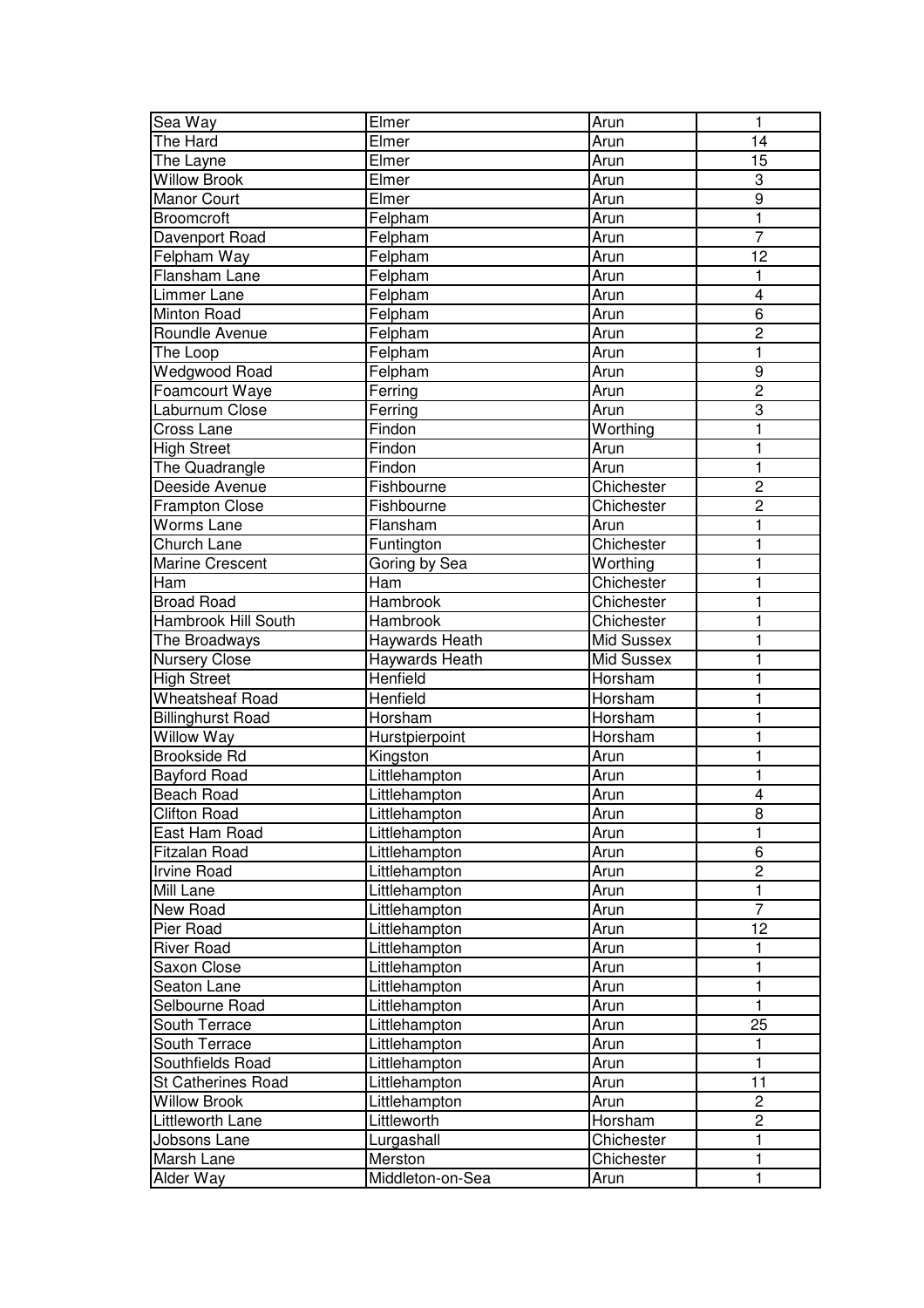| Alleyne Way                | Middleton-on-Sea  | Arun       |                |
|----------------------------|-------------------|------------|----------------|
| Ancton Lodge Lane          | Middleton-on-Sea  | Arun       |                |
| Ancton Way                 | Middleton-on-Sea  | Arun       | 1              |
| Arundel Way                | Middleton-on-Sea  | Arun       | 1              |
| <b>Central Drive</b>       | Middleton-on-Sea  | Arun       | 1              |
| East Close                 | Middleton-on-Sea  | Arun       | 1              |
| Elm Drive                  | Middleton-on-Sea  | Arun       | 1              |
| Lodge Close                | Middleton-on-Sea  | Arun       | 24             |
| Manor Way                  | Middleton-on-Sea  | Arun       | 1              |
| Sea Lane                   | Middleton-on-Sea  | Arun       | 5              |
| <b>Shaw Close</b>          | Middleton-on-Sea  | Arun       | 1              |
| South Walk                 | Middleton-on-Sea  | Arun       | 1              |
| Southdean Close            | Middleton-on-Sea  | Arun       | 4              |
| Southdean Close            | Middleton-on-Sea  | Arun       | 1              |
| Southdean Drive            | Middleton-on-Sea  | Arun       | 6              |
|                            | Middleton-on-Sea  | Arun       | 1              |
| St Agnes Way               |                   |            |                |
| St Nicholas Lane           | Middleton-on-Sea  | Arun       |                |
| Sundale Lane               | Middleton-on-Sea  | arun       |                |
| The Hard                   | Middleton-on-Sea  | Arun       | 1              |
| The Layne                  | Middleton-on-Sea  | Arun       |                |
| Tuscan Avenue              | Middleton-on-Sea  | Arun       | 1              |
| West Close                 | Middleton-on-Sea  | Arun       | 7              |
| West Drive                 | Middleton-on-Sea  | Arun       | 1              |
| Willowbrook                | Middleton-on-Sea  | Arun       | 18             |
| Willowbrook                | Middleton-on-Sea  | Arun       | 1              |
| <b>Yapton Road</b>         | Middleton-on-Sea  | Arun       | $\overline{c}$ |
| Pitsham Wood               | Midhurst          | Chichester | 1              |
| Railway Terrace            | Midhurst          | Chichester | $\overline{2}$ |
| Fairlands                  | North Bersted     | Arun       | 3              |
| Farm Lane                  | Nutbourne         | Chichester | 1              |
| Old School Lane            | Nutbourne         | Chichester | 1              |
| <b>St Andrews Close</b>    | Oving             | Chichester | 1              |
| Leonora Drive              | Pagham            | Arun       | 1              |
| Mill Farm Estate           | Pagham            | Arun       |                |
| Pagham Road                | Pagham            | Arun       | 1              |
| The Hollow                 | Rock              | Horsham    | 1              |
| Hewarts Lane               | Rose Green        | Arun       | 10             |
| Hook Lane                  | Rose Green        | Arun       | 2              |
| Hook Lane                  | Rose Green        | Arun       | 10             |
| <b>Hook Lane Close</b>     | Rose Green        | Arun       | 4              |
| Rose Green Road            | Rose Green        | Arun       | 1              |
| Runcton Lane               | Runcton           | Chichester | 1              |
| Saltham Lane               | Runcton           | Chichester | $\overline{2}$ |
| Cleeves Way                | Rustington        | Arun       | 1              |
| Dolphin Court, Dolphin Way | Rustington        | Arun       | 1              |
| New Road                   | Rustington        | Arun       | 1              |
| Sea Avenue                 | Rustington        | Arun       | 1              |
| Cedar Ave                  | Salvington        | Worthing   | 1              |
| Mill Lane                  | Sayers Common     | Mid Sussex | 1              |
| Shripney Lane              | Shripney          | Arun       | 1              |
| <b>Elscott Park</b>        | Sidlesham         | Chichester | 1              |
|                            |                   |            |                |
| Selsey Road                | Sidlesham         | Chichester | $\mathbf{1}$   |
| Henfield Road              | <b>Small Dole</b> | Horsham    | 3              |
| <b>Bell Lane</b>           | Somerley          | Chichester | 18             |
| Somerley Lane              | Somerley          | Chichester | $\overline{c}$ |
| Old Shoreham Road          | Southwick         | Adur       | $\mathbf{1}$   |